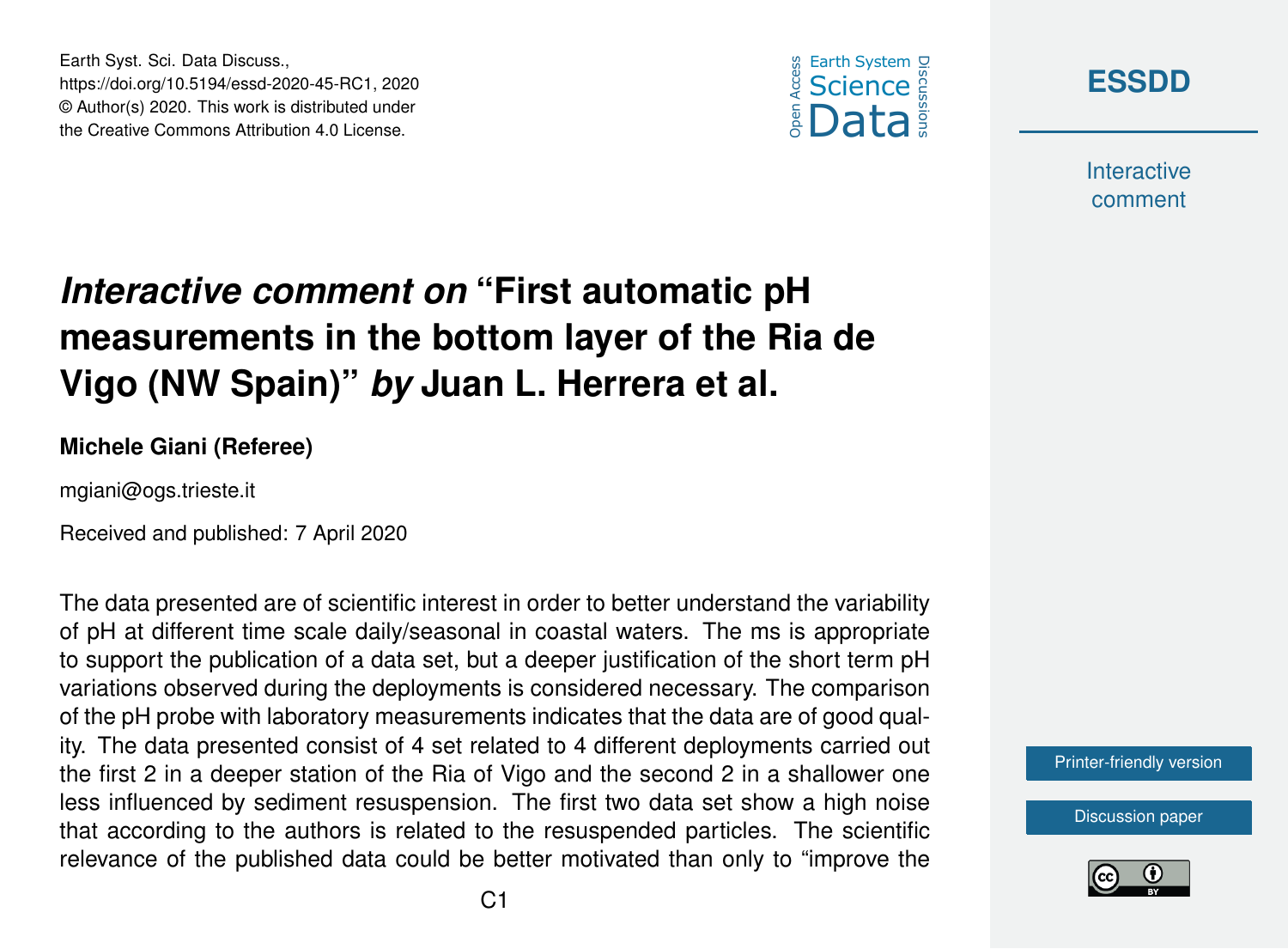temporal resolution of the pH database in the Ria of Vigo". The authors could consider the differences among coastal and ocean definition (Klein et al., Global Change Biology 2019) also to motivate the relevance of the understanding of the processes affecting the CO2 system in coastal waters. I think that it would be useful if the authors could also evidence if there is a short term variability potentially related to tidal or light variations (depending on the local water transparency). A more sound motivation of the range chosen for the pH values check (7.5-8.25) should be provided. As the noise in Deployment 2 is much higher than in Deployment 1 and the reason according to the authors is due to the sediment resuspension can this data be still considered valid? Could the authors overlap the lab measurements on the various time series plots? Regarding the accuracy of the SAMI pH the authors refer to the nominal data reported by the factory, did they checked it? Was a purified indicator used also for the comparison between SAMI – pH and laboratory measurements? Potential errors introduced in pH estimate by using unpurified m cresol purple should be considered and discussed. The reversal of the correlation between pH and salinity should be better represented and explained than only assessing that it is attributable to alternating upwelling/downwelling events. The data related to the pH vs temperature and pH vs salinity regressions could be presented in plots and better discussed. It seems that during the Deployment 3 for colder water temperature (<13.5 $\degree$ C) the relationship between pH and T follows a positive linear relationship (r=0.885, p<0.001) whereas for temperature higher than 13.5◦C the relationship is reversed ( $r = -0.583$ ,  $p < 0.001$ ). The effect of the salinity on the pH it does not follow a linear relationship however a change is related to salinity: for higher salinity there seem to be an inverse relationship between pH and salinity (r=-0.3107, p<0.001). In the Deployment 4 there is a much higher short term variability of pH (>0.1 units/day) with strong change with respect to the deployment 3 which should be better addressed, presumably it could be related to variations in the seawater charactheristics. Also during this deployment the relationship of pH is inverse with salinity and is stronger at salinity higher than 35.4 (r=-0.582, p<0.001). A justification of the abrupt pH change could help to show the validity of the collected data. In the references related to

## **[ESSDD](https://www.earth-syst-sci-data-discuss.net/)**

**Interactive** comment

[Printer-friendly version](https://www.earth-syst-sci-data-discuss.net/essd-2020-45/essd-2020-45-RC1-print.pdf)

[Discussion paper](https://www.earth-syst-sci-data-discuss.net/essd-2020-45)